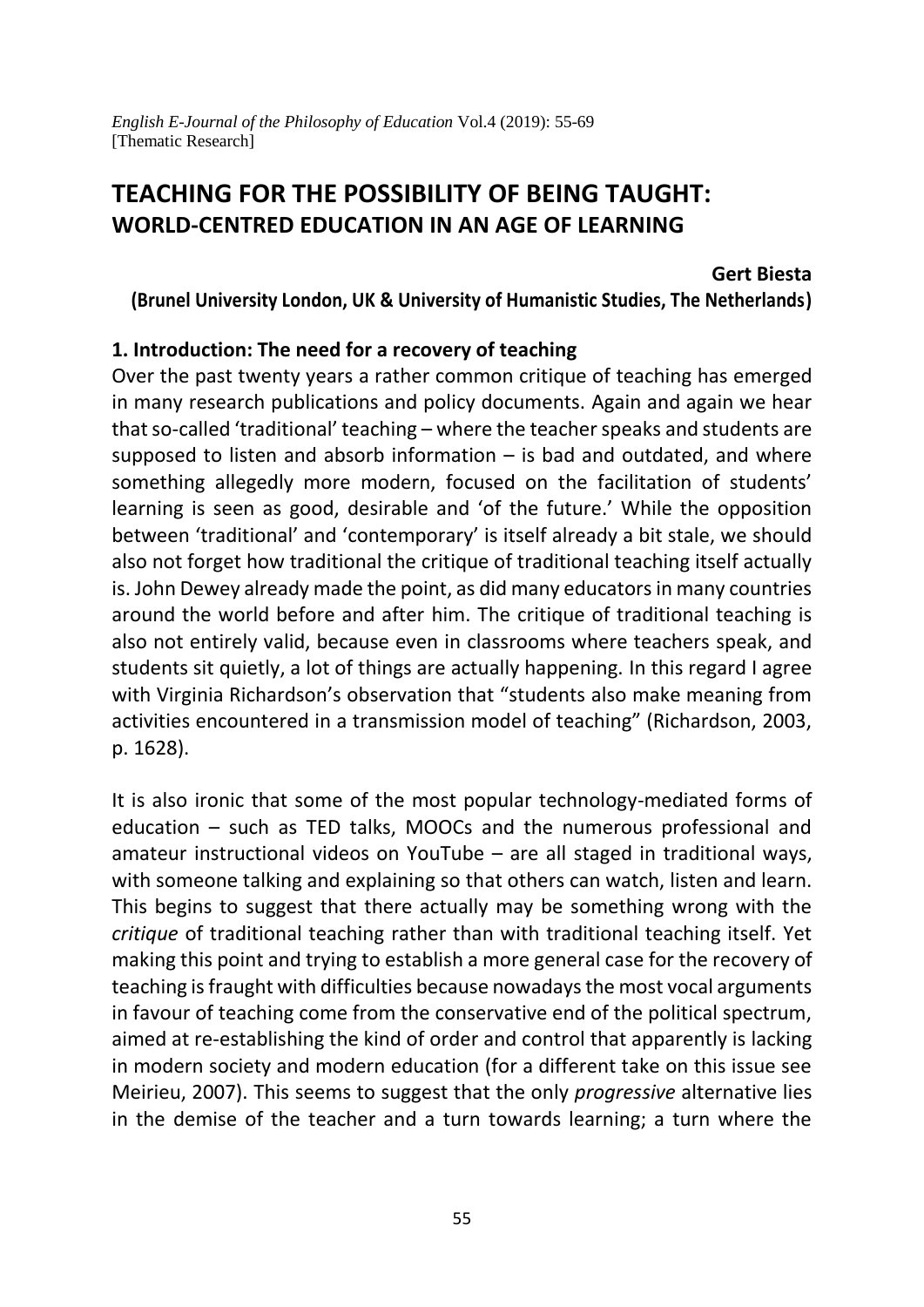teacher only exists as a facilitator of otherwise 'autonomous' learning processes.<sup>1</sup>

The problem here has to do with the binary construction of options, that is, with the idea that the only meaningful response to authoritarian forms of teaching – teaching as an act of control – lies in the abolition of teaching and a turn towards learning. What remains remarkably absent is the exploration of a third option that focuses on the reconstruction of our understanding of teaching along progressive lines. Yet it is in such an option – which relies on the idea that freedom is not an escape from external influences but rather has to do with establishing a 'grown up' relationship with what may have authority in our lives – that we can see the beginnings of an entirely different response to authoritarian forms of teaching.

In my book *The Rediscovery of Teaching* (Biesta 2017) I have tried to make the case for such a third option, beyond teaching as control and beyond learning as freedom. This has involved discussion of a range of topics, including the question what it means to exist as subject in and with the world; how much learning education actually needs; what teaching may have to do in emancipatory education; and what all this means for the work of the teacher. In this presentation I will focus on one particular thread of the bigger argument that brings together two key questions of the wider discussion, namely the question whether teaching is necessarily a limitation of the student's freedom and whether learning is automatically an expression of this freedom.

In what follows I start from the contention that to the extent to which the critique of traditional teaching is a critique of teaching as control, this critique is valid as it highlights that under such conditions the student can only appear as object of the teacher's intentions and interventions, but not as a subject in its own right. (This is also the central point in Paulo Freire's critique of 'banking education' – see Freire 1993, pp.52-53.) I then argue that the suggestion that we can overcome this problem by turning to students and their learning and, more specifically, their acts of sense making and comprehension, is not really a way out, because such acts of sense making emanate from the self and return to the self and thus run the risk that the self remains to itself rather than that it is drawn out of itself, towards the world. In more philosophical terms I suggest, pursuing a line of thought from Emmanuel Levinas, that our subject-ness is precisely *not* constituted through acts of signification but is rather called forth from the

<sup>&</sup>lt;sup>1</sup> I use 'autonomous' here to refer to the idea that these processes are supposed to be going on anyway, irrespective of the presence of the teacher.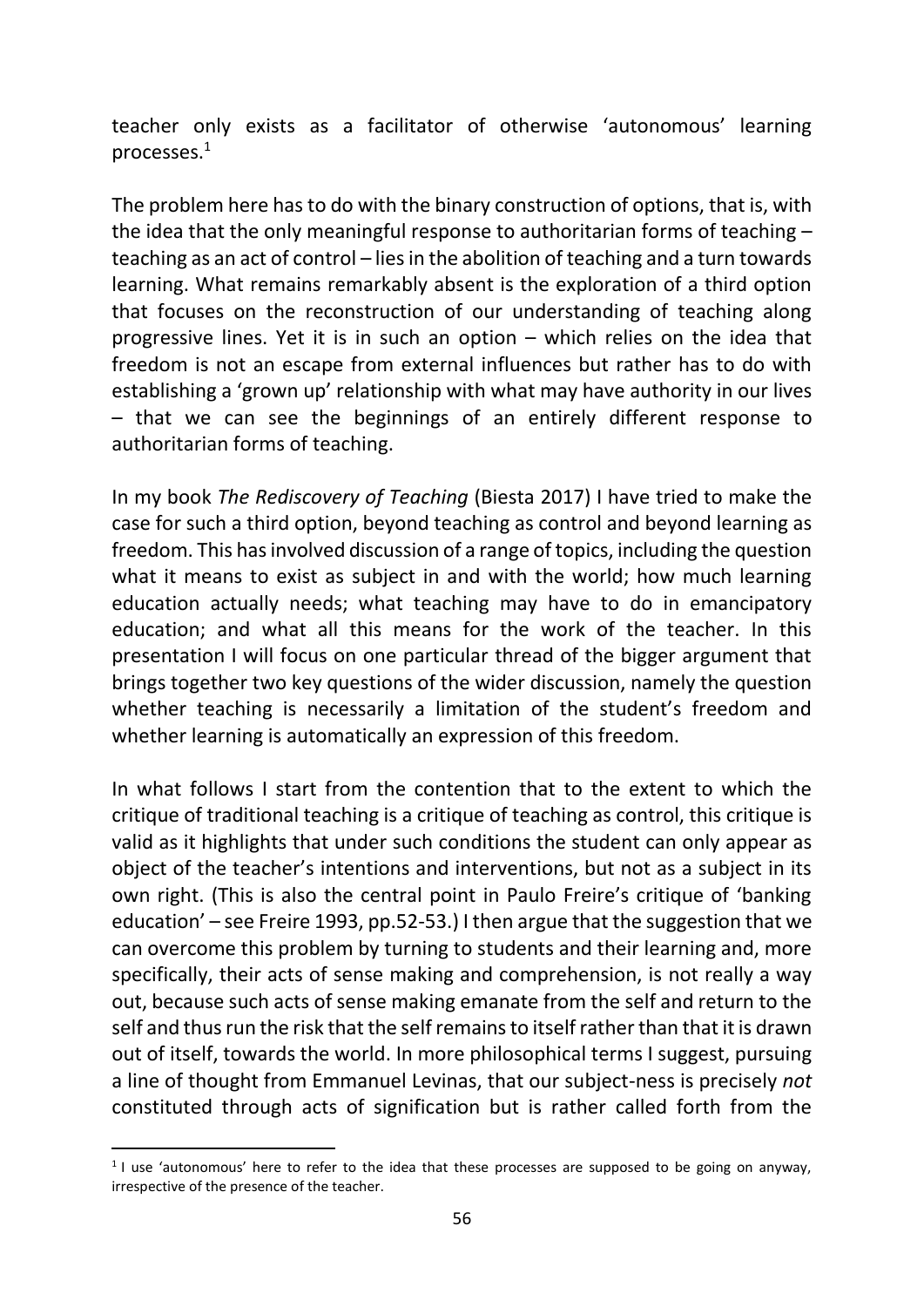'outside,' in response, so we might say, to the event of 'being addressed.' It is in this event that a different meaning of teaching manifests itself and it is this meaning that I seek to recover in this presentation.

## **2. Education and the ego-logical worldview**

Central to Levinas's work is his attempt to overcome what, after Levinas (1969, p. 35), we might call the ego-logical view of the world, that is, the way of thinking that starts from the assumption of the existence of the self, in order *then* to thematise everything outside of the self. Levinas's thought is, however, not a simple reversal of this gesture but comes closer to what elsewhere (Biesta 2008) I have referred to as an "ethics of subjectivity." This expression indicates that Levinas seeks to approach the question of human subjectivity through ethics rather than through knowledge. In his work there is, in other words, no theory about the subject, no truth-claim about what the subject *is*, but rather an attempt to identify the situation where the self begins to *matter*, or, more precisely, where *I* matter, where it matters that I am I and not just anyone.

When Levinas writes that he "describe[s] subjectivity in ethical terms" (Levinas, 1985, p.95) he seeks to highlight that he sees responsibility as "the essential, primary and fundamental structure of subjectivity" (ibid.). He emphasises, however, that responsibility here "does not supplement a preceding existential base" (ibid.). It is not that the subject first exists – as a self-sufficient ego or subject – and only *then* encounters a responsibility or decides to take on a responsibility or to become responsible. It is rather, as Levinas puts it, that "the very node of the subjective is knotted in ethics understood as responsibility" (ibid.). Responsibility, in the helpful formulation from Zygmunt Bauman (1993, p.13) is thus to be understood as "the first reality of the self," the first 'moment,' the first 'situation' where the self begins to matter.

To suggest that responsibility is the first reality of the self – or more precisely: that the *encounter* with responsibility is the moment where the self is called to be a self – is very different from how contemporary educational theories and practices conceive of the student. In such theories and practices the student is depicted crucially as a learner, that is, as someone who is trying to 'make sense' of the situations he or she encounters. The turn from teaching to learning, and the encompassing 'learnification' of educational discourse and practice (for the latter term see Biesta 2010), rejects the idea that it is possible for teachers to give anything to their students – and it particularly rejects the idea of teaching as the transmission of knowledge from the teacher to the student. It argues, instead, that students are continuously engaged in processes of sense making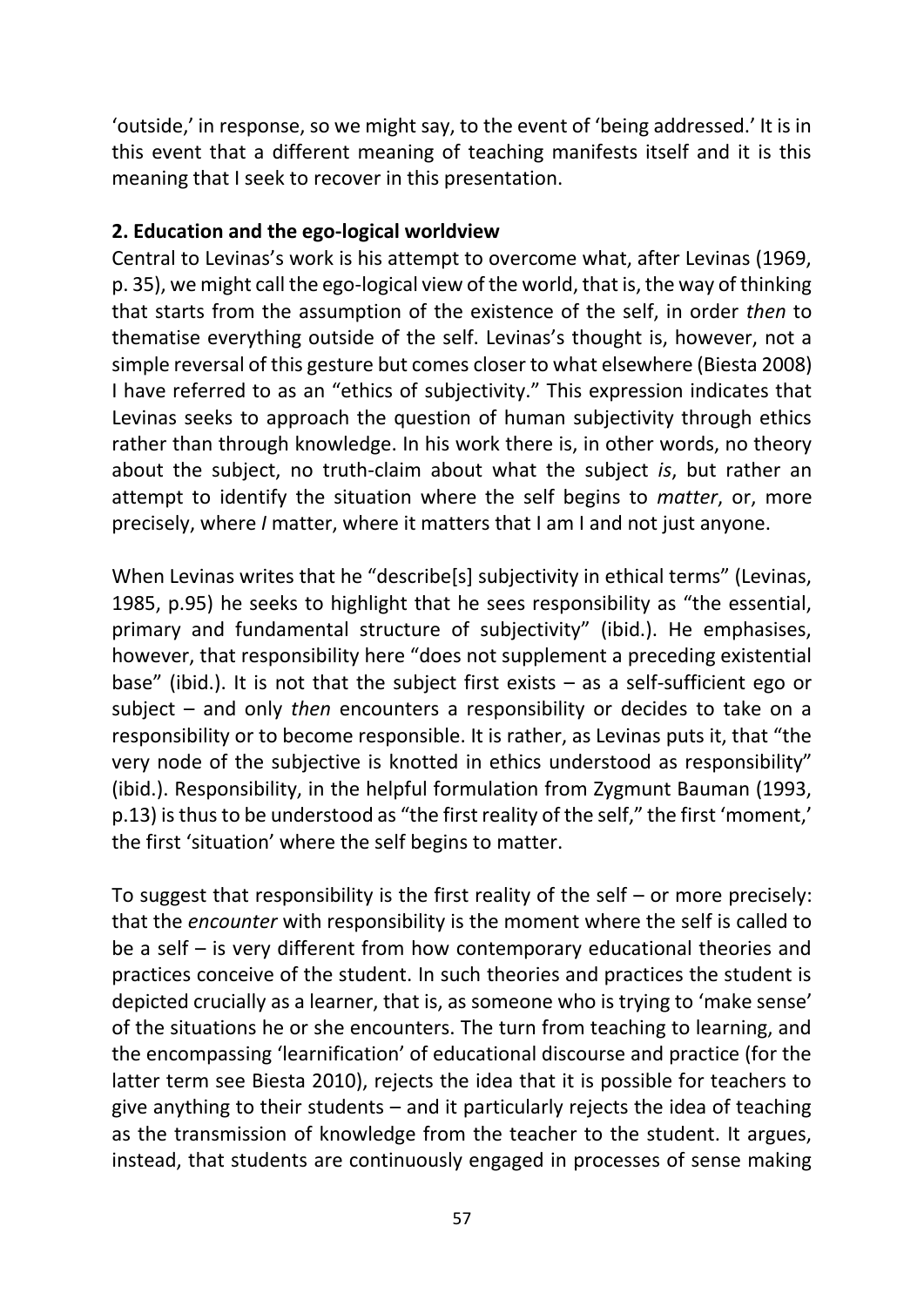and interpretation, and that the task of teachers is to construct learning environments in which such sense making can take place and, through, facilitate students' learning in and through such environments.

In my book I have used the image of the robot vacuum cleaner to show what such a learner-centred approach to education entails, also in order to make clear what is fundamentally *lacking* in this set up. Robot vacuum cleaners are indeed able to perform their task – cleaning the floor – autonomously, that is, without the need for help from the outside. What is even more interesting is that, over time, robot vacuum cleaners can become more efficient at performing their task. If at first the pattern they follow is guided by the particular algorithm they were programmed with, over time they become more adjusted to the environment in which they are operating, moving around tables, chairs and other objects, rather than bumping into them. This shows that robot vacuum cleaners can learn or, more precisely, that they can adapt to their environment in an intelligent way. While their learning is autonomous in that it occurs without any intervention from the outside – without any direct intervention from a teacher, so we might say – this does not mean that their learning cannot be influenced. The way to do this is by putting the machine in a different environment so that it needs to adapt to differing environing conditions. While such learning remains a lifelong task – each new situation requires adjustment and adaptation – the machines may nonetheless become more skilled and efficient at adapting to new situations.<sup>2</sup>

I believe that the way in which robot vacuum cleaners work, provides us with a remarkably accurate picture of *a*, and perhaps even *the* prevailing contemporary educational imaginary. This is an imaginary that sees education as a learnercentred endeavour, where it is ultimately for learners to construct their own understandings and build up their own skills, and where the main task of teachers is to provide arrangements in and through which such processes can happen. In this situation the teacher does, indeed, no longer transmit anything but designs learning environments for students in order to facilitate their learning. Similarly, students are not engaged in passive absorption but in active adaptive construction, and it is through this that they acquire the skills and competences that make them more able at adapting to future situations. This also shifts the meaning and position of the curriculum, which no longer exists as the content to be transmitted and acquired but becomes redefined as a set of

 $2$  The idea that the very aim of education is to become more effective at adaptation to changing situations is, for example, the key premise of so-called 21<sup>st</sup> century skills.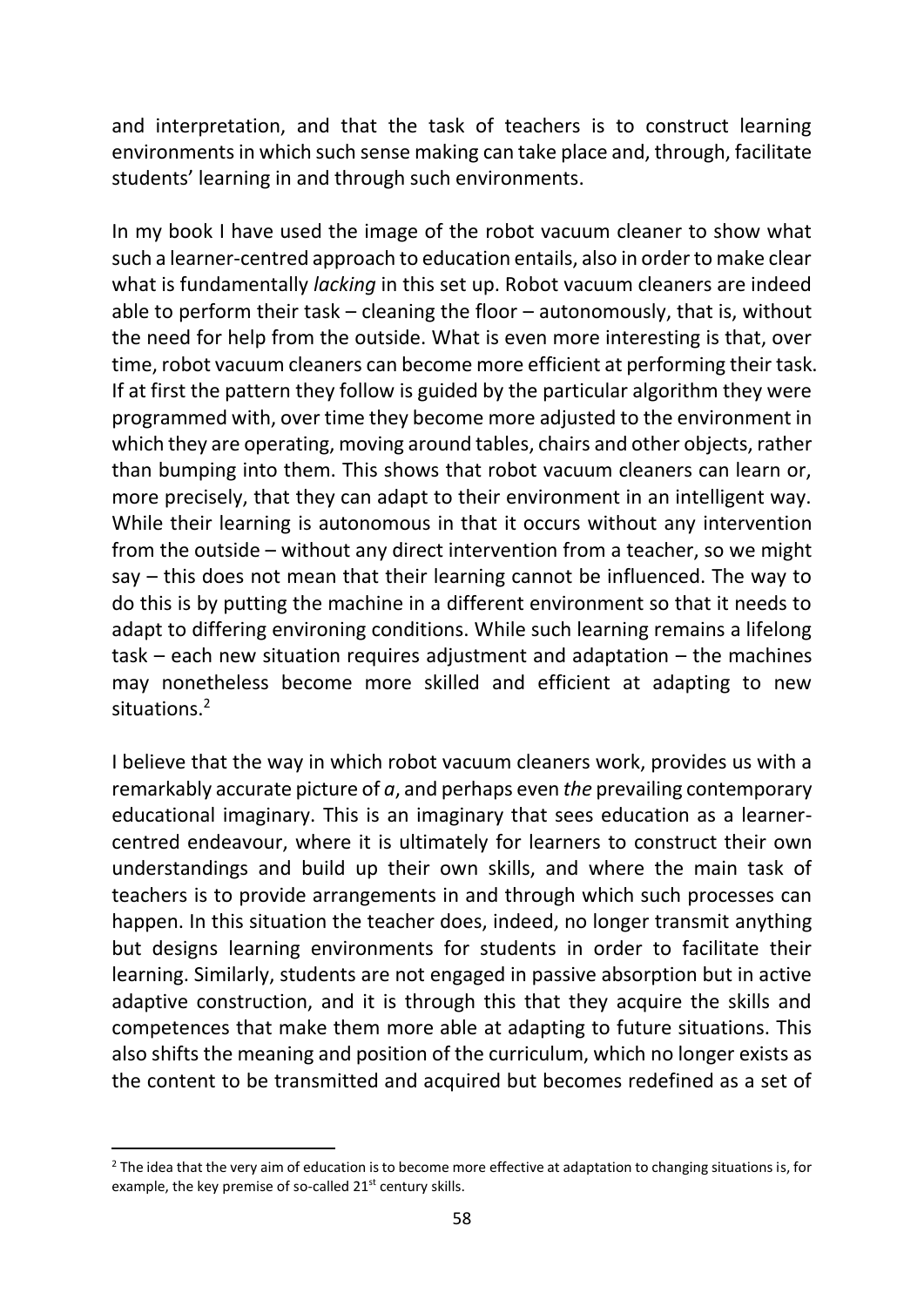'learning opportunities' in and through which students, in a flexible and personalised way, pursue their own unique learning trajectories.<sup>3</sup>

If I were to characterise the underlying view about the human being and its relationship to the world, I would suggest calling this a hermeneutical approach and, more generally, a hermeneutical worldview.<sup>4</sup> The reason for this lies in the fact that the human being is depicted here first and foremost as a sense-making being, that is, as a being who is in relationship with the world – natural and social – through acts of interpretation and meaning-making. Such acts are issued from the self and return to the self 'via' the world. In such acts the world thus appears as an object of our sense making.

Now one could argue that this is simply how things are. One could argue, in other words, that this worldview is *true*, that human beings are basically sense-making beings capable of intelligent adaptation to every changing circumstances, and that we should therefore build our understanding of knowledge and communication, but also of ethics, politics, and education upon this premise.<sup>5</sup> But one could, of course, also pause for a moment and ponder whether this worldview is as inevitable as it would seem, perhaps by asking what is *not* conceivable within the confines of this worldview.

There are two questions I would like to raise in this regard. One is whether in this worldview the world, natural and social, *can speak* – and whether it can do so in its own terms and on its own terms. The second is whether in this

 $3$  It is perhaps important to note that while this imaginary is contemporary – by which I intend to say that it is shaping contemporary educational practice in many contexts and settings – its theoretical frame is not new. We can find it, for example, in the theory of autopoietic systems, that is, of systems that are able to regenerate themselves in constant interaction with their environment – an idea that was developed in biology by Humberto Maturana and Francis Varela (see, for example, Maturana, Varela & Uribe, 1974; Maturana & Varela, 1980) and that was further develop by Niklas Luhmann in his theory of social systems (Luhmann, 1984; 1995). A key insight of Luhmann's work is that autopoietic systems (such as, for example, human individuals) cannot participate in each other's autopoiesis – which means, for example, that they cannot take part in each other's adaptive activities or cognitive constructions – but that they can be in each other's environments so as to have an indirect effect on each other's autopoiesis. Perhaps the most famous example of the way of thinking that underlies the ideas outlined above can be found in the work of John Dewey, whose understanding of action, communication and learning is indeed based on a view of the human organism as being in constant transaction with its environment, constantly trying to establish a dynamic equilibrium through processes of doing and undergoing, to use Dewey's phrase (see, for example, Biesta & Burbules, 2003; Biesta, 2009; and for Dewey's philosophical account Dewey, 1925). And in Dewey's work we can indeed find the claim that "we never educate directly, but indirectly by means of the environment" (Dewey, 1966, p.19).

<sup>4</sup> The reference to hermeneutics does not 'cover' all positions and views that go under this heading. As I will make clear later in this chapter, the use of this notion is particularly inspired by Levinas.

<sup>&</sup>lt;sup>5</sup> I am inclined to say that pragmatism – particularly in the work of Dewey and Mead – provides one of the most developed examples of this 'programme.' This presentation can therefore also be read as an exploration of the limits of the pragmatic worldview and everything that has emerged from this worldview, including a theory and practice of education.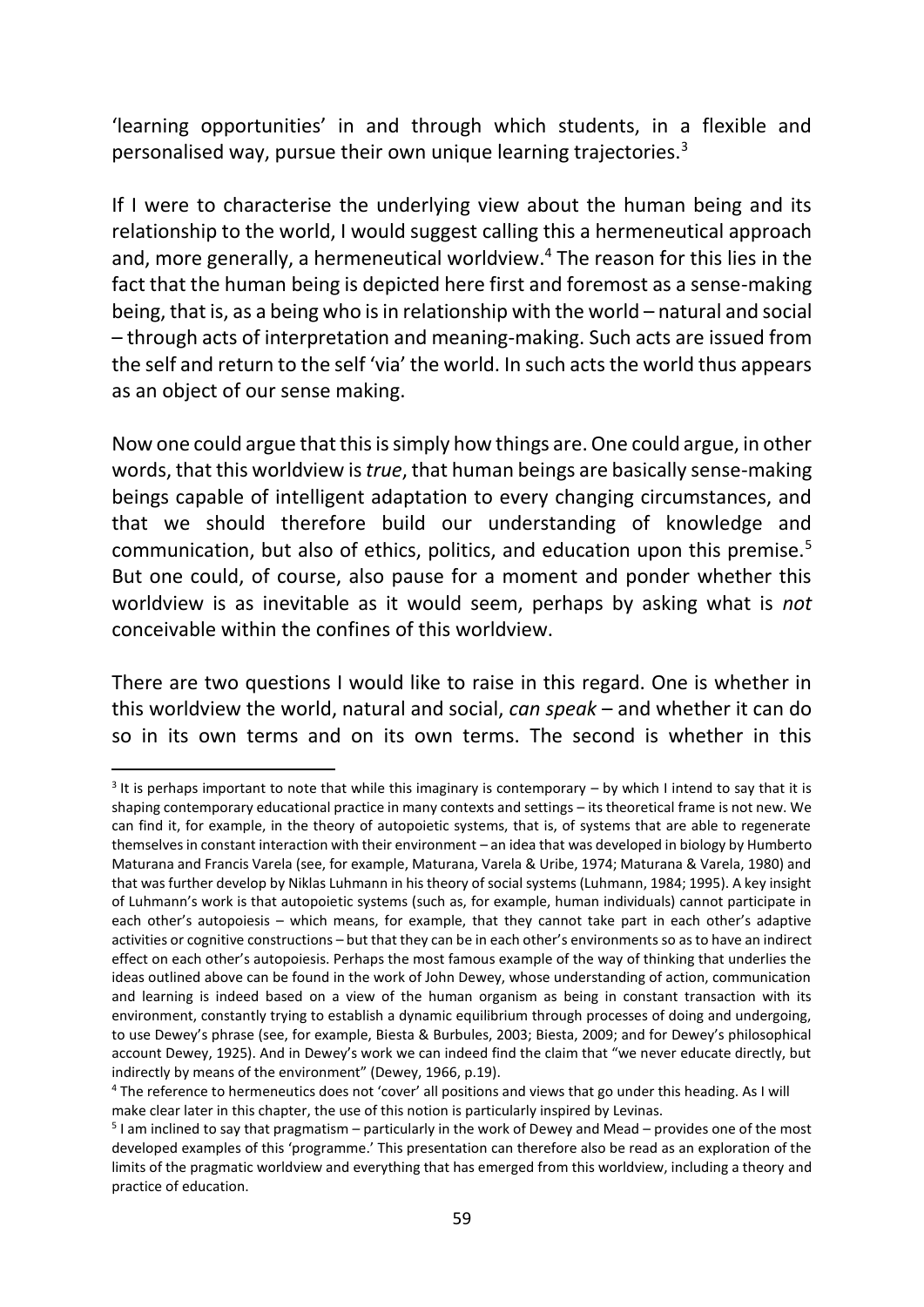worldview we can be *spoken to*, that is, whether we can be *addressed* (which actually is the question about the very possibility of teaching). The hermeneutical worldview  $-$  or if one wishes: the worldview of intelligent adaptation – seems to preclude these two options. The reason for this lies in the fact that the hermeneutical worldview depicts a universe that is *immanent* to my understanding, that is *immanent* to my acts of comprehension, acts that always aim to bring the world 'out there' back to *me*. While such acts of comprehension do have an object – hermeneutics is not phantasy or pure construction – this object always appears as an object of *my* sense making and, in this sense, remains dependent on *my* acts of signification. It is in relation to these very questions  $-$  the question of immanence and the question of signification – that Levinas provides a rather different point of view. In the next two steps of my presentation I will briefly discuss some of Levinas's key ideas with regard to these issues.

### **3. An opening in an opening: Levinas on signification and sense**

In his essay 'Signification and Sense' (Levinas 2006<sup>6</sup>), Levinas explores the conditions of possibility of signification, broadly conceived as acts of sense making or interpretation. One line in the argument he puts forward concerns what he refers to as the "anti-Platonism in contemporary philosophy of signification" (Levinas, 2006, p. 18). This anti-Platonism entails the claim that "the intelligible is *in*conceivable outside the becoming that suggests it" (ibid; emph. added.). It is the idea that "(t)here does not exist any *signification in itself* that a thought could reach by hopping over the reflections … that lead to it" (ibid.; emph. in original). Or in slightly more concrete language, it is the idea that "all the different cultures, are no longer obstacles that separate us from the essential and the Intelligible (but are) the only possible paths, irreplaceable, and consequently implicated in the intelligible itself" (ibid.).

Levinas thus describes a situation of total *immanence* where all our meaning making, all our signification, occurs *inside* culture and history and derives its meaning from such cultural and historical contexts. He characterises this as anti-Platonic because for Plato "the world of significations *precedes*the language and culture that express it" so that it remains "indifferent to the system of signs that can be invented to make this world present to thought" (ibid.) Plato, so Levinas argues, believed in the existence of "a privileged culture (that) can understand the transitory and seemingly childish nature of historical cultures" (ibid., pp. 18- 19); a privileged culture that, so we might say, could give sense *to* signification

 $6$  A different English translation was called 'Meaning and Sense, see Levinas, 2008; the original French version was published in 1964 under the title 'La Signification et le Sens'.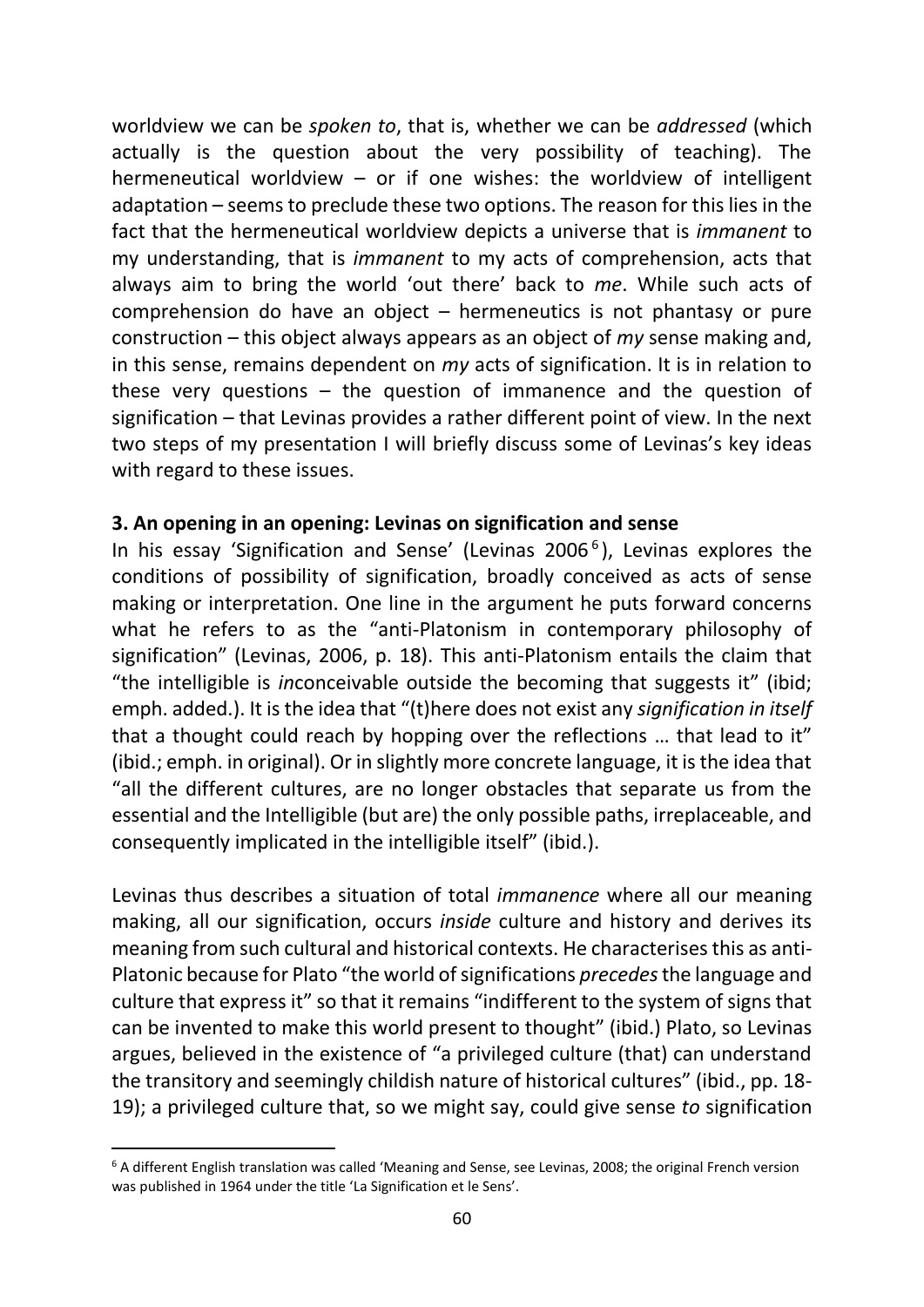and make sense *of* signification. Levinas suggests that in contemporary philosophy of signification this option is no longer considered to be possible. What we find instead is a "*subordination* of intellect to expression" (p.19; emphasis added), that is, a situation where everything we can say or express has to be expressed in and through existing cultural and historical discourses and contexts and gains its meaning from such discourses and contexts.

For Levinas this not only poses a *philosophical* problem, which has to do with the question where signification actually gets its meaning from. It also poses a *practical* problem, which has to do with the question how communication is actually possible if it is supposed to happen entirely 'inside' existing cultural and historical frameworks. And it poses an urgent *political* problem, because, as Levinas puts it, this "most recent, most daring and influential anthropology keeps multiple cultures on the same level" (ibid., p.20). According to Levinas the contemporary philosophy of signification thus amounts to cultural and historical *relativism*. Because of its total immanence, contemporary philosophy of signification lacks a criterion that would allow us to make a judgement about the 'quality' of differing interpretations, so as to be able to distinguish between those that 'make sense' and those that do not 'make sense,' to put it bluntly. According to Levinas contemporary philosophy of signification simply "takes satisfaction [*se complait*] in the multiplicity of cultural significations" (ibid., pp. 25-26), which – and this is important for my line of argument – manifests itself as a "refusal of engagement in the Other" (ibid., p.26). Yet it is precisely in the latter 'movement' that Levinas sees an 'opening,' that is, a way out of the predicament he sees.

There are two dimensions to how Levinas constructs his argument here, and along both lines he seeks to establish two points. The first point is that signification "is situated *before* Culture" and the second point that it is "situated *in* Ethics," which, taken together, means that ethics is the "presupposition of all Culture and all signification" (ibid., p. 36; emph. added; capitals in original). Rather than refusing engagement in the Other it is precisely this engagement which, according to Levinas, is the origin of sense in that it provides an "orientation" (ibid., p. 26). In a first step Levinas characterises this orientation "as a motion from the identical toward an Other that is absolutely other" (ibid.). This orientation which "goes freely from Same to Other" is what he refers to as "a Work" (ibid.; capitals in original). Yet for the Work to be radically Othercentred it "must not be thought as an apparent agitation of a stock that afterward remains identical to itself" – which is Levinas's way of saying that engagement in the Other should not leave the self unaffected or unchanged –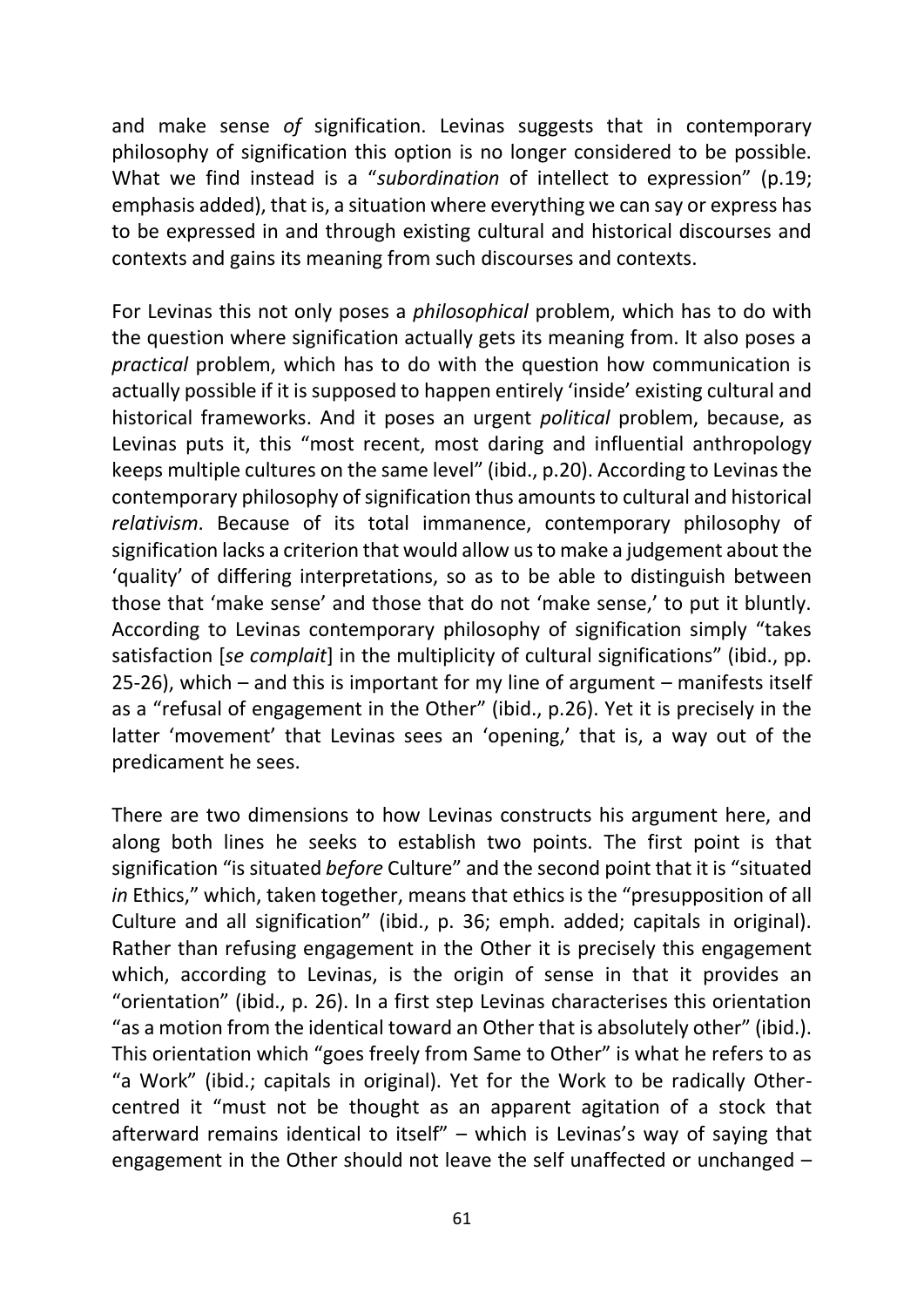nor must it be thought "as similar to the technique that … transforms a strange world into a world whose otherness is converted to my idea" (ibid.) – which I read as another way of describing what, above, I have called the hermeneutical 'gesture,' bringing what is other into *my* understanding. That is why Levinas insists that the Work needs to be understood as "*a movement of the Same toward the Other that never returns to the Same*" (ibid., emphasis in original).

If the Work is really done without any returns, without anything coming back to us, then it is also important, so Levinas argues, that we do not think of it as something that fulfils some kind of need we would have – such as the need to do good or the need to care for the other – as in such cases the fulfilment of the need would be the 'return' we receive. In this context Levinas introduces the notion of desire (see ibid.). Yet here desire is not to be understood as desire for fulfilment, which is why Levinas writes that "(t)he Desire for Others – sociality – arises in a being who lacks nothing or, more exactly, arises beyond all that could be lacking or satisfying to him" (ibid.). In desire the ego goes out to the Other "in a way that compromises the sovereign identification of the Ego with oneself" (ibid.). Desire so conceived is therefore non-egological. But how should we 'approach' this "desire for Others that," according to Levinas, "we feel in the most common social experience" (ibid., p.30)? Levinas observes that "(a)ll analysis of language in contemporary philosophy emphasizes, and rightfully so, its hermeneutic structure" (ibid.), that is, that our approach to the other is to be understood as an act of signification, an act through which we try to understand and make sense of the other. Levinas, however, is after a "third option" where the other is neither "collaborator and neighbour of our cultural work of expression [nor] client of our artistic production, but *interlocutor*; the one to whom expression expresses" (ibid., emphasis added).

Precisely here we find a first and crucial 'opening,' in that Levinas suggests that signification is precisely *not* an egological act. It is not a gesture through which the ego generates meaning, it is not self-generated expression 'onto' a world. Signification, in other words, is *not* hermeneutics because, as Levinas writes, "before it is a celebration of being, *expression is a relation* with the one to whom I express the expression" (ibid.; emph. added). The Other "who faces me" is precisely for this reason "not included in the totality of being that is expressed," because in that case  $-$  and this is the crucial step in the argument  $-$  the other would only be a 'product' of my signification; the Other would be my construction. The Other rather arises "behind all collection of being, as the one to whom I express what I express" (ibid.). That this is so, Levinas argues, is because it is only through the presence of the Other as *interlocutor* that "a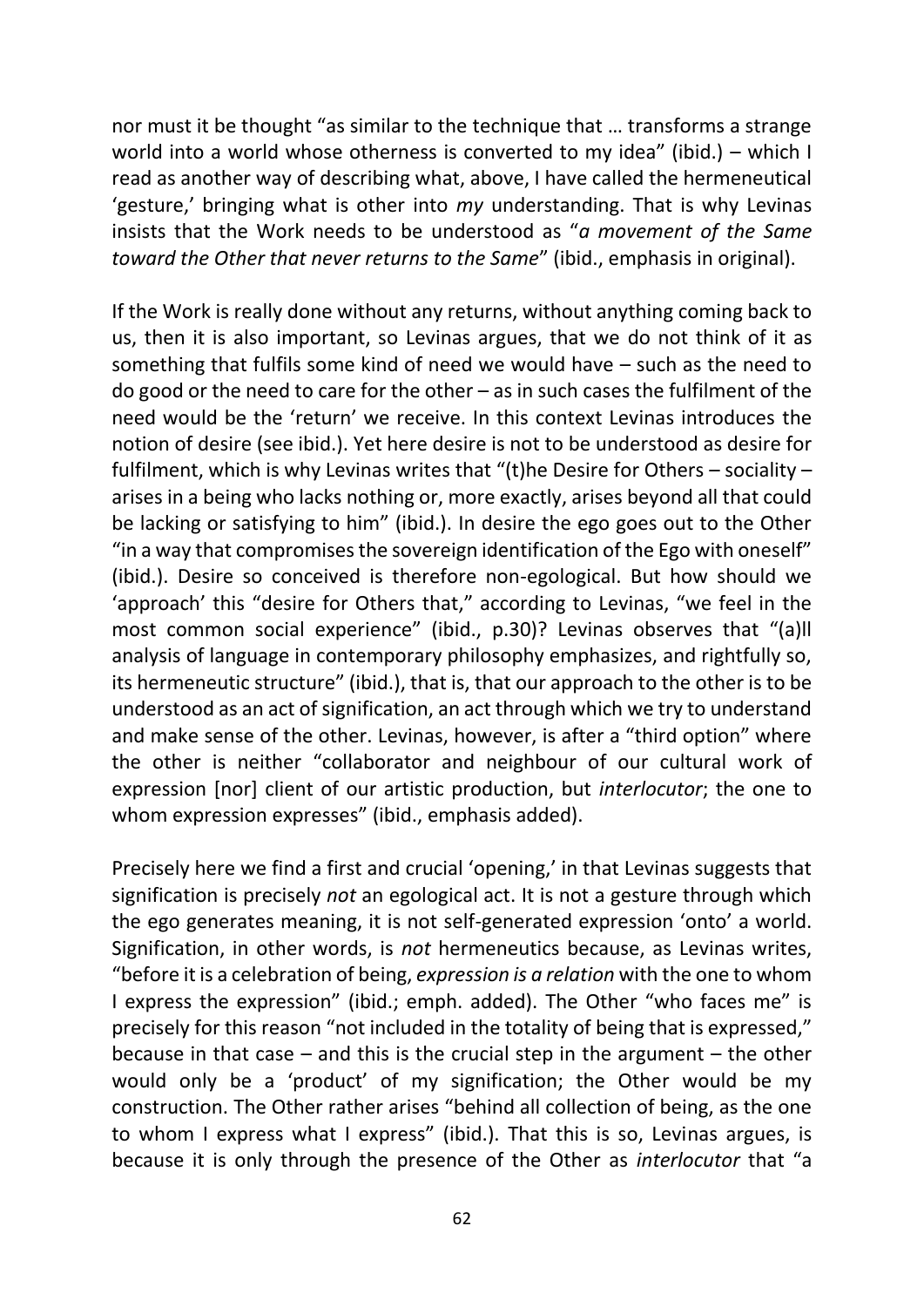phenomenon such as signification [can] introduce itself, of itself, into being" (ibid.).

That is why, as interlocutor, as the one to whom I express the expression "and whose presence is already required so that my cultural gesture of expression can be produced," the Other is "neither a cultural signification nor a simple given" but rather "primordially, *sense*" (ibid., emphasis in original). Here we have to remember that 'sense' for Levinas is precisely that which gives our signification meaning and, going on from this, gives our life direction. Levinas emphasises that this 'turn' "means returning in a new way to Platonism" (ibid., p.38) because it allows to go beyond "this saraband of countless equivalent cultures, each one justifying itself in its own context" (ibid., p.37).

What Levinas is beginning to suggest, therefore, is that signification is *not* the 'first reality of the self,' which means that we should not think of ourselves as sense-making beings, but that sense-making only 'makes sense' in the encounter with the Other – an encounter which Levinas characterises as fundamentally of an ethical 'nature.'

# **4 A second opening: The question of communication**

Before I draw this discussion to a close there is one more aspect of Levinas's line of thought that needs to be brought in, a line which responds to the point raised above about the question how communication  $-$  or with Levinas's term: interlocution – is actually possible. It has to do with the question how the Other actually can be an interlocutor, and it is here that I would suggest that a second 'opening' occurs.

While Levinas acknowledges that the manifestation of the Other is produced "in the way all signification is produced," that is, through an act of my "comprehension of the Other" which, as Levinas emphasises, is "a hermeneutic, an exegesis" (ibid., pp. 30-31), the Other does not just come to me as a 'product' of my signification. After all, if that were the case then signification would remain the original event even if this signification would have an ethical 'quality,' for example, arising from my intention to want to do good to the other or care for the other. In addition to the appearance of the Other as *phenomenon*, as product of my signification, there is therefore also what Levinas refers to as the "epiphany of the Other"  $-$  an epiphany that bears its own significance, "independent of the signification received from the world" (ibid., p. 31), as he puts it. The Other "not only comes to us from a context but signifies itself, without that mediation" (ibid.). It is this unmediated presence which Levinas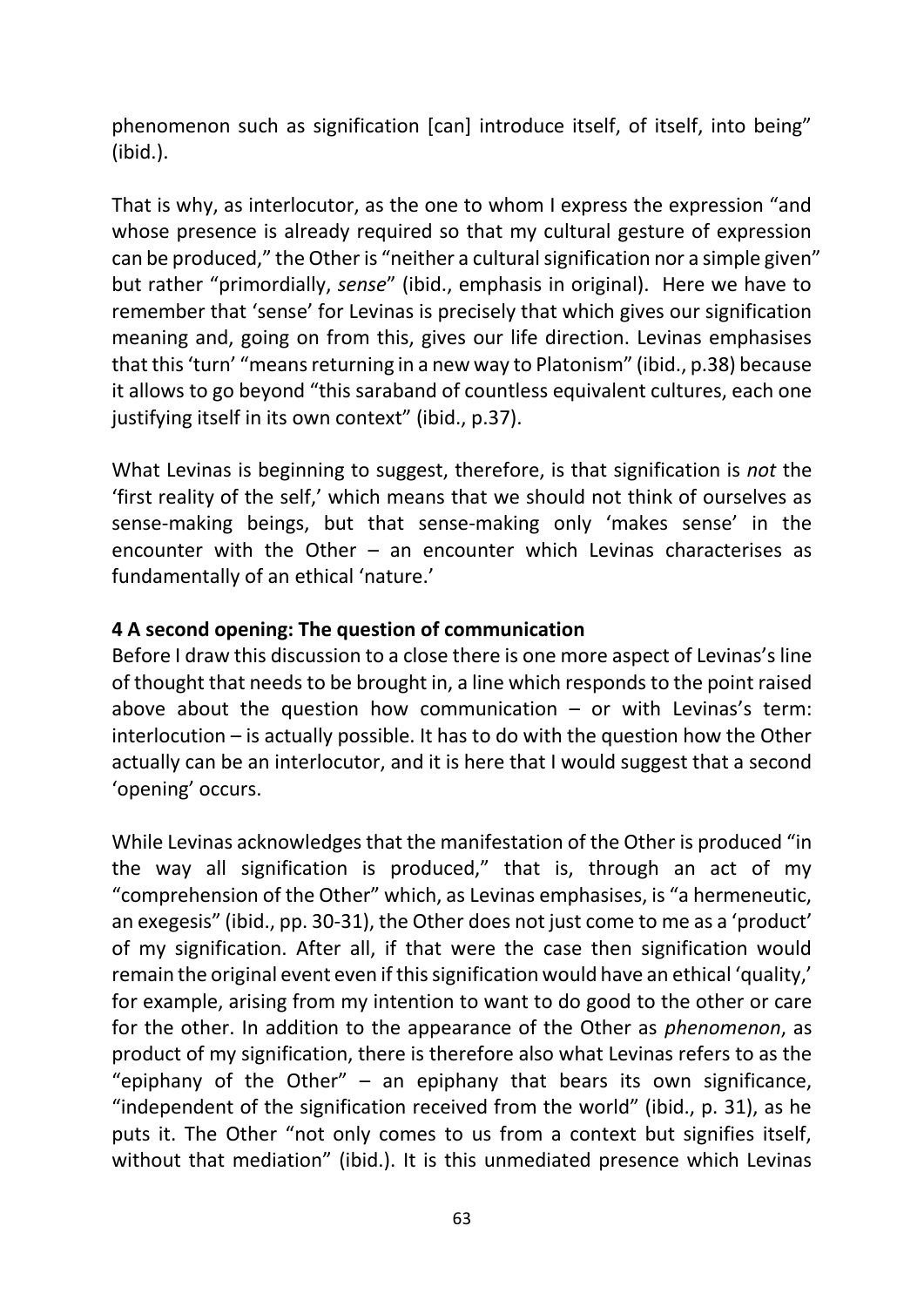refers as 'face' and it is to the epiphany of the face that Levinas refers as 'visitation' (see ibid.). Face, so we might say, 'breaks through' its signification, that is, through its image. This is a process of 'deformalization' (Cohen, 2006, p. xxxi) where the face speaks and where this speaking "is first and foremost this way of coming from behind one's appearance, behind one's form; an opening in the opening" (Levinas, 2006, p. 31).

But the face does not speak in general – its speaking is not "the unveiling of the world" (ibid.). Rather the face speaks to *me*; the face addresses me, the face summons me. It is precisely here, so Levinas argues, that "(c)onsciousness loses its first place" (ibid.) because "the presence of the face signifies an irrefutable order – a commandment – that arrests the availability of consciousness" (ibid.). Levinas emphasises that in this moment of interruption consciousness is challenged by the face, but that it is crucial to see that this challenge "does not come from awareness of that challenge" (ibid.) because in that case, again, signification would come *before* the address. That is why Levinas emphasises that it is "a challenge of consciousness, not a consciousness of the challenge." (ibid, p. 33) This visitation is therefore "the upset of the very egoism of the Ego" (ibid.). It is important to see, however, that this does not amount to the destruction of the Ego but rather to what we might call a decentring; a decentring through which the ego gains its unique significance. As Levinas explains, the responsibility "that empties the Ego of its imperialism [rather] confirms the uniqueness of the Ego," a uniqueness which lies in the fact "that no one can answer in my stead" (ibid.). And discovering "such an orientation for the Ego means identifying Ego and morality" (ibid.) – and hence the moral 'origin' of the Ego-as-subject, which is precisely what I have tried to express in the idea of an ethics of subjectivity.

### **5. The criterion, communication, and the origin of signification**

I have followed Levinas's argument in detail in order to show how this line of thought addresses the problems with the contemporary philosophy of signification, which were the question of *sense* – Where does signification get its meaning from? – the question of *communication* – How is communication possible in a radically plural universe? – and the question of the *criterion* – What makes it possible for us to evaluate systems and traditions of signification? Levinas's line of thought provides an answer to these three questions, not so much to each of the questions separately but more in an overlapping and interlocking way.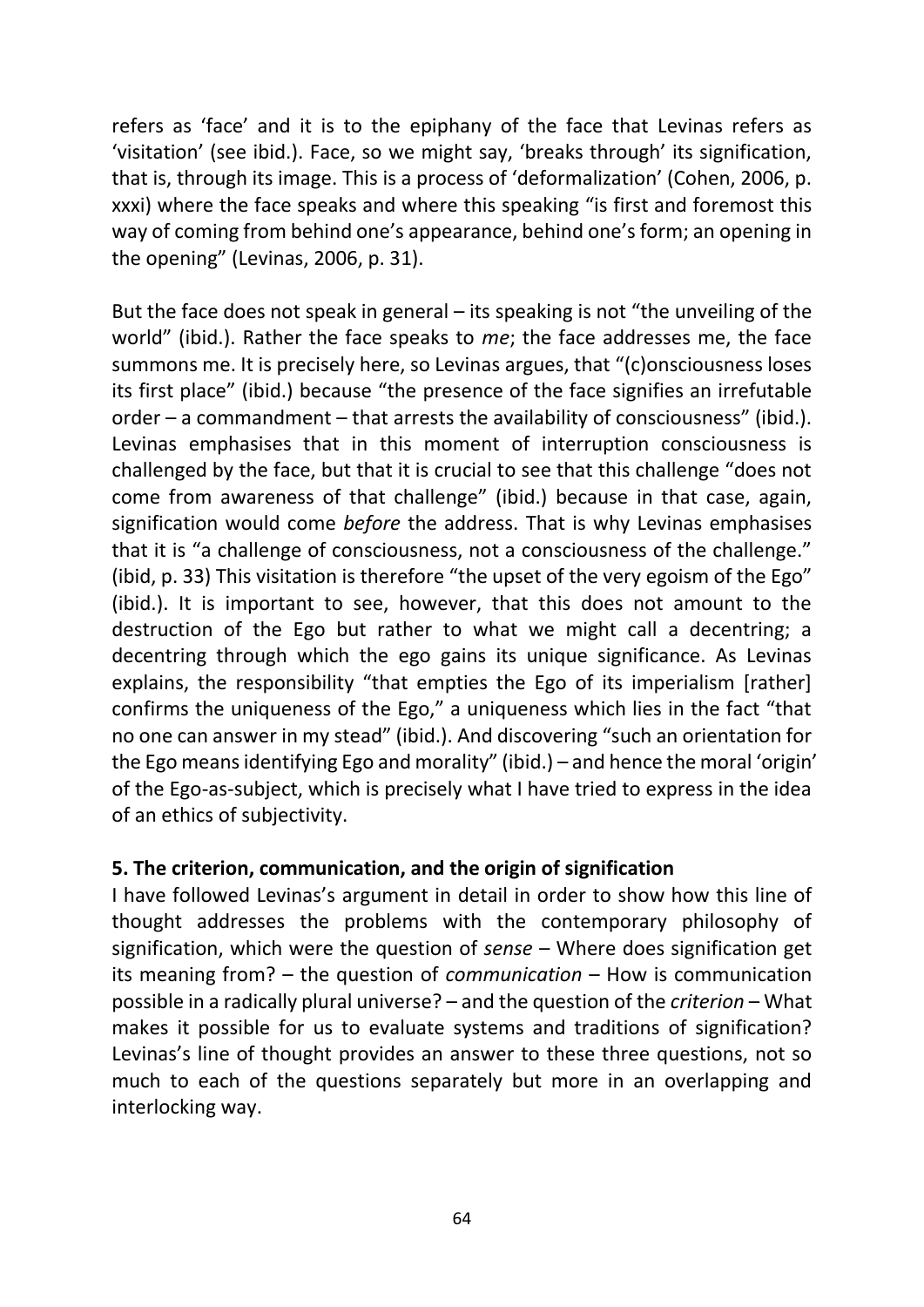One key insight is the observation that signification is not an egological act or accomplishment but consists of a relation with the one to whom I express an expression, the one to whom expression expresses, as Levinas puts it. Signification thus derives its sense from this particular 'event' or an 'encounter' with another being. In this relation the Other does not appear as object of my signification, but as interlocutor. That is why the 'appearance' of the Other is a matter of epiphany. And what appears is not an image of the Other – which again would make the Other into the 'product' of my signification – but what Levinas refers to as its face.

It is important to see that just as the face is not the product of *my* signification, the epiphany of the face is also not a matter of the other's signification of me. The face does not thematise me; the face does not make me into an object of its signification. Rather the face *speaks to me*. This speech – and this is crucial as well – is not a revelation of the Other that I am just to receive.<sup>7</sup> The key idea here is that the face speaks to *me* or, to be more precise: the speech of the face addresses me (and here we need to emphasise both the fact that the face *addresses* and that the face addresses *me*, in the singular, and not just anyone, which means that this is a first person matter and not a general theory or truth).

It is an address in which my 'imperialism,' my being with myself, is interrupted, where my consciousness is challenged  $-$  "(t)he face disorients the intentionality that sights it" (ibid., p.33) – and where I am called to respond, albeit that I always have the freedom *not* to respond to this call, because the call is not an obligation but a call. It is precisely in this moment, in this ethical event, that the Ego gains its significance, precisely because it appears beyond/before/outside of any signification.

In short, then, the criterion that Levinas has been searching for appears here as ethics; communication is not a matter of the exchange of meaning(s) but has its

.

<sup>&</sup>lt;sup>7</sup> I do not have the time in this presentation to engage in detail with the distance between Levinas and Heidegger, but this is one point where this distance appears and where, in my view, Levinas crucially moves beyond Heidegger. Whereas, to put it briefly and crudely, Heidegger and Levinas both see a similar problem with signification – namely that signification is egological, that it is driven by the self and always returns to the self – Heidegger proposes that the alternative to signification is reception, where we receive what speaks to us and care for it, whereas Levinas proposes that the alternative to self-enclosed signification lies in the fact that what speaks to us addresses us, singles us out, and summons a response. Whereas pure receptivity is ultimately criterion-less – it has no criterion to 'select' or judge what it should care for – Levinas 'moves' us from receptivity to responsibility, where the question for me is not how to receive and hold, but to ask what is being asked from me (with the emphasis, once more, on me in the singular, not on anyone in general). The distance between Heidegger and Levinas is also the reason why, earlier in this presentation I identified two different problems with the hermeneutical worldview – not only the problem how the world can speak in its own terms but also how we can be spoken to.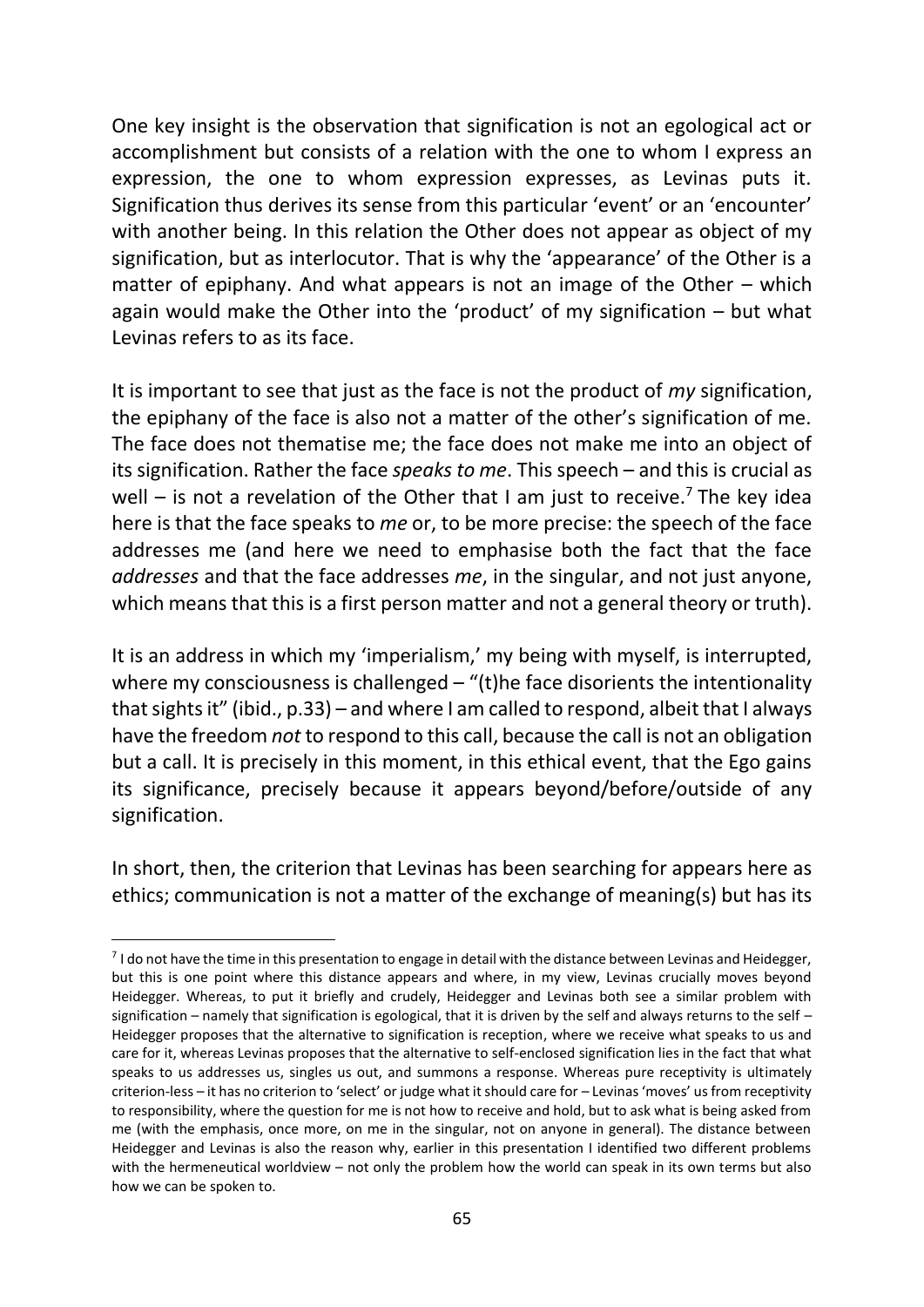origin in the address, in the being-spoken-to; and it is in the ethical event of being addressed that signification acquires its sense, that significant becomes possible or, with the more precise formulation Levinas offers: that signification introduces itself into being.

### **6. Teaching for the possibility of being taught**

I started this presentation with critical questions about the all too common critique of traditional teaching – a critique that seems to have become the new dogma of contemporary education. I showed how this critique has led to a demise of teaching and the teacher and a turn towards learning; a turn where the teacher can only exist as a facilitator of otherwise autonomous learning processes.

The reason for the emergence of the turn towards learning seems to lie in the fact that 'traditional' teaching is perceived as an act of *control.* The key problem with the idea of teaching as control is that in such a relationship the student can never appear as a subject but remains an object of the teacher's intentions and interventions. Yet what emerges from the ideas put forward in this presentation, is that the option that is proposed as a response to the idea of teaching-ascontrol, namely the idea of learning as meaning making or signification, suffers from the same problem in that in acts of signification the learner also cannot appear as subject.

One way to understand why this is so has to do with the fact that acts of signification are issued from the self and return  $-$  'via' the world as I have put it – to the self. Signification, so we might say, keeps the self to the self; to its own frameworks of interpretation and sense-making. Another way of looking at this, is to say that in its ongoing attempts to adapt and adjust to always changing environing conditions the self remains an object vis-à-vis the environment it is trying to adapt to. While such acts of creative adaptation may help the self to *survive,* it never results in a possibility for the self to *exist*. The question that never arises, to put it differently, is whether the environment to which the self is trying to adapt is an environment one ought to adapt to, an environment worth adapting to. The self – and perhaps we should say: the adjusting or adaptive self – can never out of its own generate a criterion with which to evaluate that which it is adjusting to. It is thus 'caught,' as an object,' by that to which it is adjusting – an issue I tried to make clear with the image of the robot vacuum cleaner.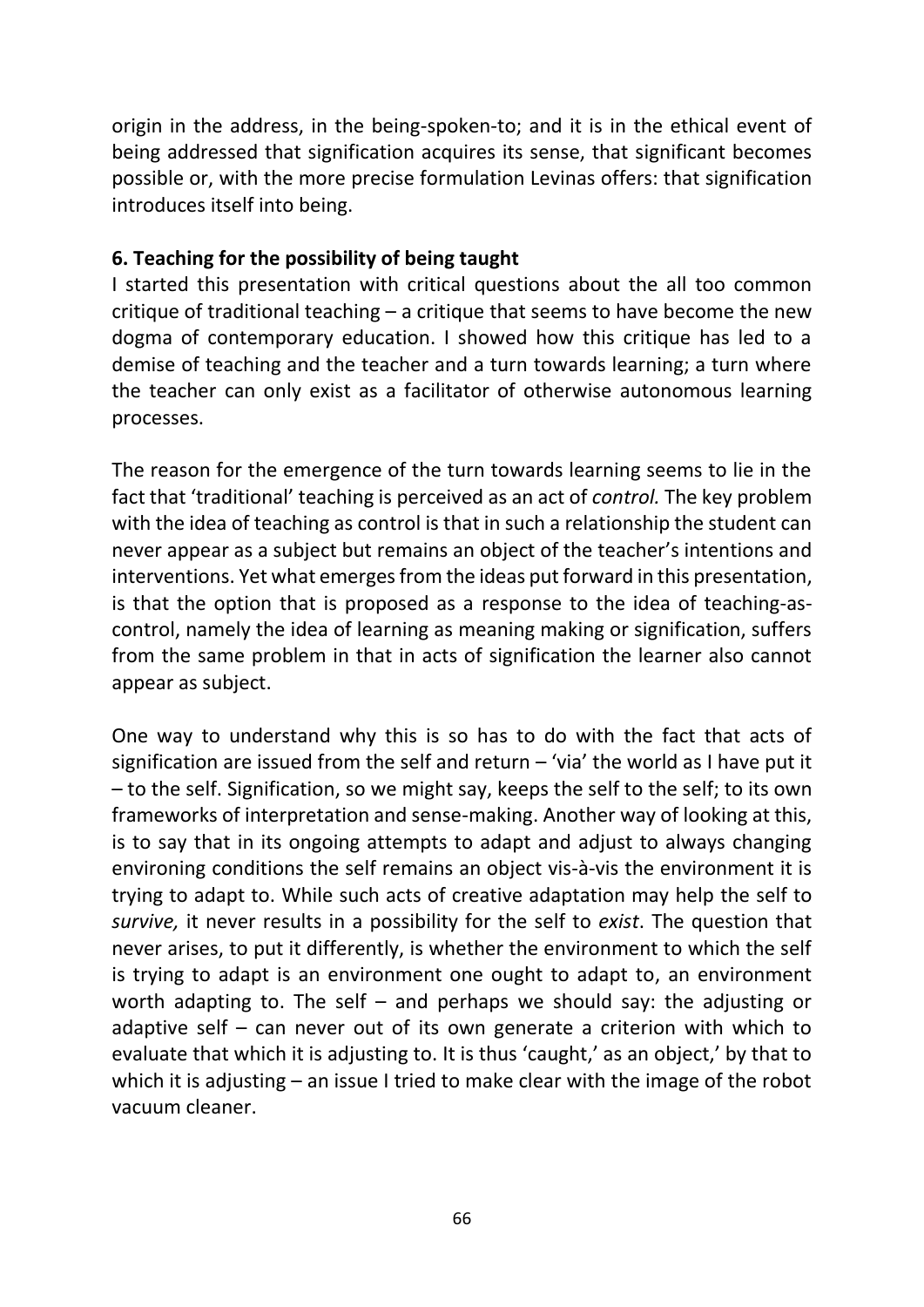This is where the 'opening' Levinas establishes has its significance, as it shows that our subject-ness is *not* constituted from the inside-out through acts of interpretation and adaptation, but is called into being from the outside, as an interruption of my immanence, an interruption of my being-with-myself, of my consciousness. This, as I have tried to show, is neither the moment where I interpret the other, nor the moment where I listen to the other, and it is also not the moment where the other makes sense of me, and in this regard, it is entirely outside of the realm of signification. It rather is *the moment where I am addressed* by the other, where the other, to use Levinas's words, "[calls] upon the unique within me."

Here we encounter an altogether different account of the 'event' of teaching, one that is precisely *not* aimed at control, at the exercise of power and the establishment of an order in which the student can only exist as object, but rather one that calls forth the subject-ness of the student by interrupting its egocentrism, its being-with-itself and for-itself. This is not only a teaching that puts us very differently in the world. We could even say that this teaching puts us in the world in the first place. It is (a) teaching that draws us out of ourselves, as it interrupts our 'needs,' to use Levinas's term, and in this sense frees us from the ways in which we are bound to or even determined by our needs and desires.

A final question this raises is whether the teacher appears in this set up as the interrupter, as the one who addresses the student, calls the student to be a self, calls upon the unique in the student  $-$  in order to uses phrases that, by now, have hopefully become a little more familiar. While this *may* occur in teacherstudent relationships, there are two problems we should be mindful of. One is the risk that if we task teachers with the work of interruption, we may very quickly return them to the very place from which we tried to release them – where the teacher ends up as the 'power figure' who 'provokes' the subjectness of the student. The other problem when we think that the teacher is the one who addresses the student is the suggestion that the address can only come from the teacher which, obviously, is not true.

This is why I wish to suggest that key for the work of teachers is not to see themselves as interrupters or 'addressers' but rather as those who try to turn students away from their being-with-themselves and try to turn them towards 'the world,' that is towards what may address them. Such a world-centred approach t education can never guarantee that students will encounter an address, nor can it predict where the address may come from. But it is a teaching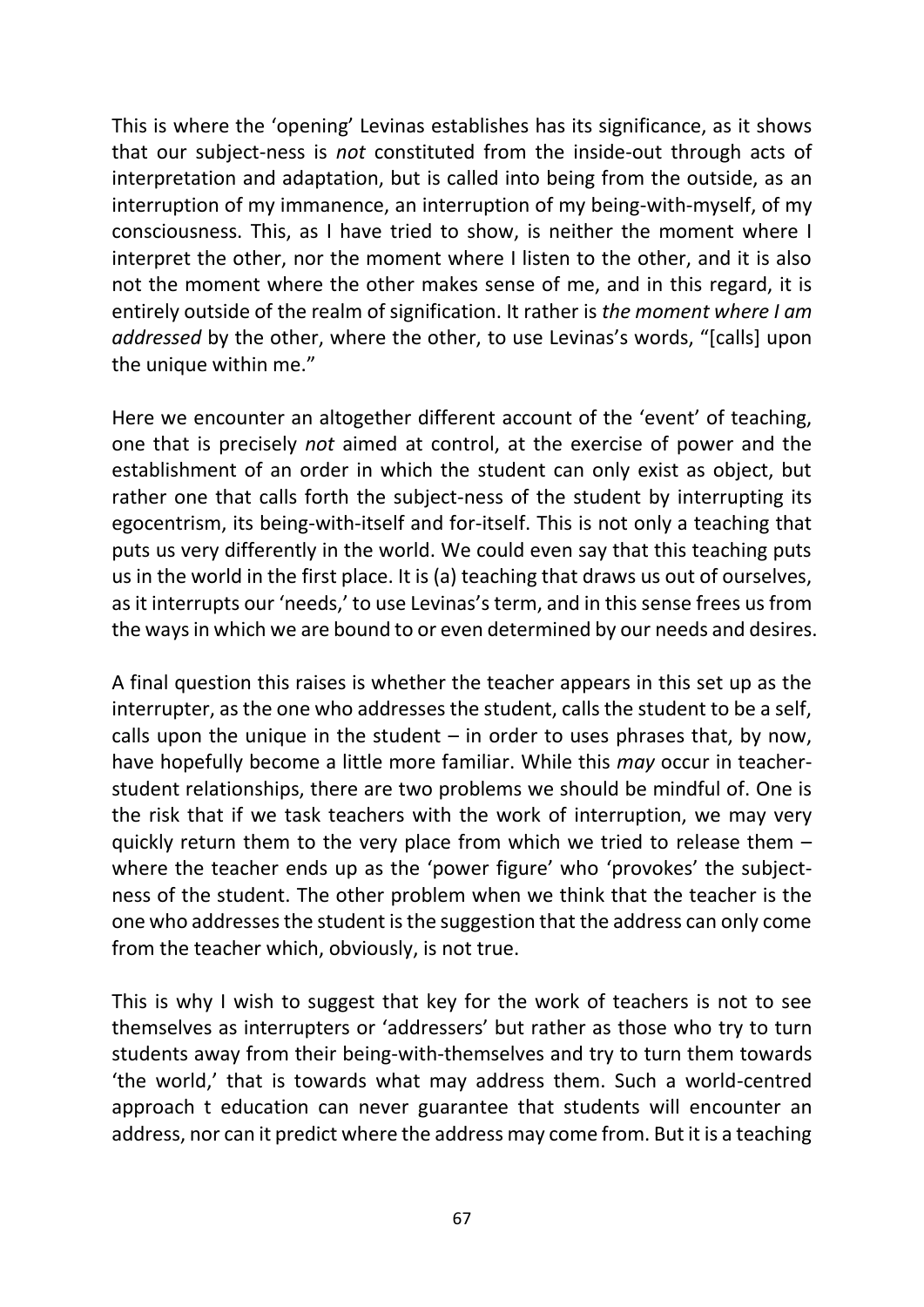that at least tries to keep the possibility of the occurrence of the experience of 'being taught' open.

# **7. The return of teaching**

We have arrived, then, at the option that seems to be absent in the current way in which the critique of traditional teaching is being formulated, where the critique of teaching-as-control immediately ends up with the idea of learningas-freedom. In this presentation I have not only tried to argue that a different alternative *is* possible. I have also suggested that a different alternative *ought to be* possible. These ideas, then, begin to outline a non-egological approach to teaching, an approach that is not aimed at strengthening the ego, but at interrupting the *ego-object*, at turning it towards the world, so that it can become a *self-subject*.

# **References**

Bauman, Z. (1993). *Postmodern ethics.* Oxford: Wiley-Blackwell.

- Biesta, G.J.J. (2008). Pedagogy with empty hands: Levinas, education and the question of being human. In D. Egéa-Kuehne (ed), *Levinas and education: At the intersection of faith and reason* (pp. 198-210). London/New York: Routledge.
- Biesta, G.J.J. (2009). Pragmatism's contribution to understanding learning-incontext. In R. Edwards, G.J.J. Biesta & M. Thorpe (eds), *Rethinking contexts for teaching and learning.* London/New York: Routledge.
- Biesta, G.J.J. (2010). *Good education in an age of measurement: Ethics, politics, democracy.* Boulder, CO: Paradigm Publishers.
- Biesta, G.J.J. (2017). *The rediscovery of teaching*. London/New York: Routledge.
- Cohen, R.A. (2006). Introduction. In E. Levinas, *Humanism of the other.* Urbana and Chicago: Illinois University Press.

Dewey, J. (1925) *Experience and nature*. In Jo Ann Boydston (ed), *John Dewey. The later works (1925-1953), Volume 1.* Carbondale and Edwardsville: Southern Illinois University Press.

Dewey, J. (1966[1916]). *Democracy and education.* New York: The Free Press.

- Freire, P. (1993[1972]). *Pedagogy of the oppressed. New, revised 20th anniversary edition.* New York: Continuum.
- Levinas, E. (1969[1961]). *Totality and infinity: An essay on exteriority.* Pittsburgh, PA & The Hague: Duquesne University Press & Martinus Nijhoff.
- Levinas, E. (1985). *Ethics and infinity. Conversations with Philippe Nemo.* Pittsburgh, PA: Duquesne University Press.
- Levinas, E. (2006). *Humanism of the other. Translated by Nidra Poller With an introduction by Richard A. Cohen*. Urbana and Chicago: Illinois University Press.